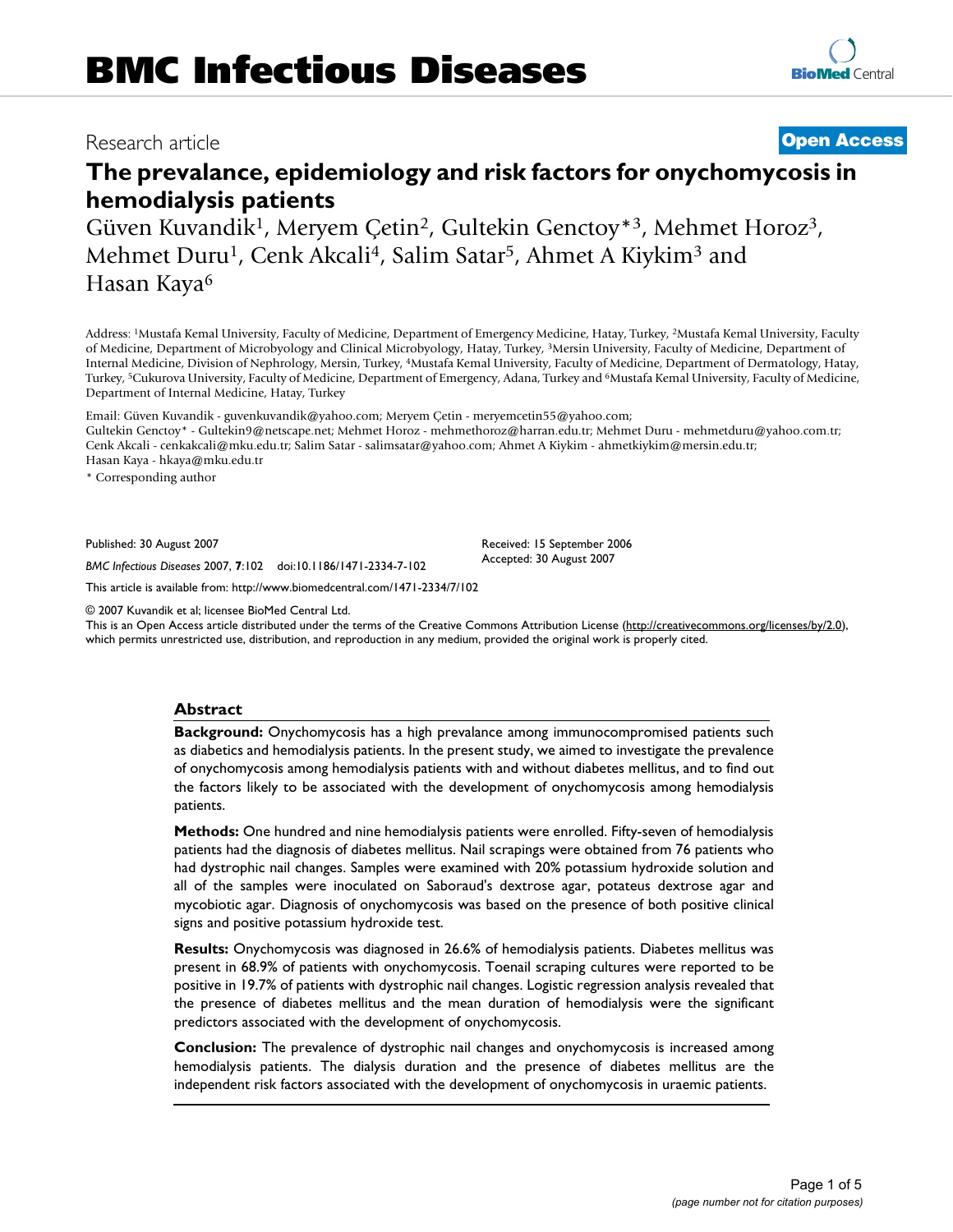# **Background**

In general population, the prevalence of onychomycosis (OM) ranged between 2 to 11.1% [1-4]. Risk factors associated with the development of OM include increasing age, immunosupression, the presence of diabetes mellitus, family history, peripheral vascular disease, and disorders related to the skin such as hyperhidrosis, psoriasis, onychogriposis and nail trauma [1,5-8].

Among diabetic patients, the reported prevalence of OM ranges between 1.2–26% [9-11]. In a multicentre study, the risk odds ratio for diabetic subjects to have toenail onychomycosis has been reported as 2.77 times compared with normal individuals [9]. Patients with chronic renal failure may exhibit various cutaneous abnormalities including pruritus, xerosis cutis, alterations in cutaneous pigmentation, actinic elastosis and Raynaud's syndrome [12]. Increased frequency of a spectrum of nail disorders such as half-and-half nails, absence of lunula and splinter hemorrhage are also reported to be increased in chronic renal failure patients [13-15]. The frequency of OM in hemodialysis (HD) patients has been shown to be higher than healthy controls with a prevalence of 6.2–52% [14,16]. In addition, onychomycosis has been reported to be the second most frequent nail disorder in dialysis patients [16].

Although increased prevalence of OM has been noted in both patients with diabetes mellitus (DM) and patients with chronic renal failure on hemodialysis, there is no data related to the prevalence of OM among hemodialysis patients with diabetes mellitus. Therefore, in the present study, we aimed to investigate the prevalence of OM among HD patients with and without DM, and to find out the factors likely to be associated with the development of toenail OM among HD patients.

## **Methods** *Subjects*

One hundred and nine (35 females and 74 males; mean age:  $54.6 \pm 16.7$  HD patients were enrolled in the study. All HD subjects consisted of patients with end-stage renal disease (ESRD) (creatinine clearance  $\leq$  5 mL/min/1.73 m2BS), who underwent HD treatment thrice weekly for 4 hours/day with blood flow rates of 200–250 mL/min and dialysate flow rates of 480–500 mL/min using bicarbonate dialysate on hollow-fiber artificial kidneys. The mean dialysis duration was  $2.8 \pm 2.7$  years. The etiology of end stage renal failure were diabetic nephropathy in 36 patients (33%) and non-diabetic nephropathy in 73 patients (67%). Among patients who had non-diabetic nephropathy, 21 patients have been diagnosed to have diabetes mellitus according to American Diabetes Association criteria revised in 2004 [17]. Eventually, a total of 57

study patients (52.3%) had the diagnosis of DM on the time of the study.

The rate of treatment with insulin and oral hypoglycemic agents among diabetic patients were 52.6% and 47.4%, respectively. The study protocol was carried out in accordance with the Helsinki Declaration as revised in 1989 and approved by the Mustafa Kemal University Medical Faculty institutional review committee. All patients were informed about the study protocol and the written consent was obtained from each one.

# *Exclusion criteria*

Exclusion criteria included the history of collagen vascular disease, active infection, malignancy, alcohol abuse, cirrhosis, human immune deficiency virus infection, and the usage of immunosuppressant.

# *Blood sample collection*

Blood samples were drawn before a mid-week dialysis session after an overnight fasting at 08:00 pm to determine fasting blood glucose and glycosylated hemoglobin (HbA1C) levels (Beckman-Coulter Synchron LX20 Clinical. System; Beckman-Coulter, Fullerton, CA, USA).

# *Mycological evaluation*

After a detailed examination of the fingers and toenails, nail scrapings were obtained from 76 patients who exhibited dystrophic nail changes. The mycological studies included direct microscopic examination and culture. The nails were cleaned using 70% ethanol before sampling. Samples were obtained two times for each patient on different days. Microscopic examination of the nail scrapings were performed with the use of 20% potassium hydroxide (KOH) solution. Samples were cultured on Sabouraud dextrose agar, potato dextrose agar and mycobiotic agar (Sigma Chemical Co., St. Louis, Mo., USA). Cultures were incubated at 26°C and examined twice a week for a total duration of 4 weeks. The identification of dermatophytes was based on their macroscopic examination of fungal colonies and microscopic examination with lactophenol cotton blue dye. Yeast species were identified using germ tube test, selective agar CHROMagar Candida and API system ID 32C (bioMerieux Marcy l'Etoile, France). Moulds were considered as pathogens in the presence of following findings;

-the absence of the other organisms growth at the same culture media,

-the presence of mould growth at 3 samples,

-the presence of filaments identified at direct examination,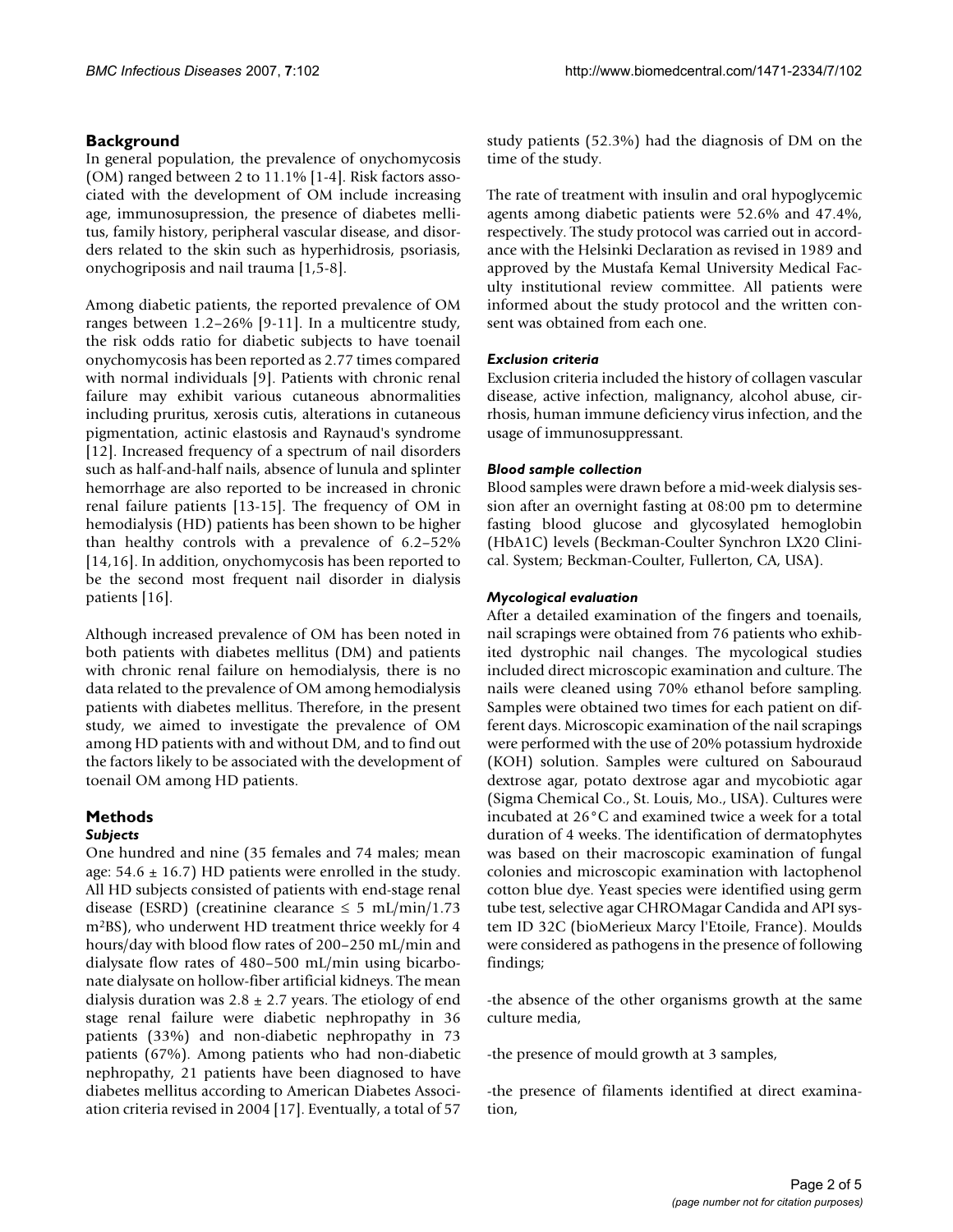-improvement with antifungal therapy.

The diagnosis of OM was based on the presence of both positive clinical signs (dystrophic nail changes) and positive KOH test (OM positive group). Patients with negative KOH test and patients who had no dystrophic nail changes were grouped together as OM negative patients.

#### *Statistical analyses*

The SPSS for Windows 11.0 program (SPSS Inc, Chicago, Illinois) was used for statistical analysis. A p value < 0.05 was considered statistically significant. Qualitative variables were assessed by Chi-square test. The multivariate logistic regression analysis was used to determine the association of independent variables such as age, gender, duration of dialysis, diagnosis of DM, hemoglobin A1C level, fasting blood glucose level, the presence of hypertension, the type of antidiabetic and antihypertensive medication, and the presence of diabetic nephropathy with the development of OM.

#### **Results**

Dystrophic nail changes was observed in 46 (81%) diabetic and 30 (57.7%) non-diabetic HD patients p < 0.05). OM was diagnosed in 29 (26.6%; OM positive group) out of 109 HD patients according to the presence of both positive clinical signs (dystrophic nail changes) and positive KOH test. OM negative group consisted of 80 patients. DM was present in 20 (68.9%) patients of OM positive group. Three out of 29 OM positive patients (10.3%) and 8 out of 80 OM negative patients (10%) had a positive family history of OM ( $p > 0.05$ ). None of the patients had a history of nail trauma, tight and high heeled or traumatic shoes, and excessive sweating of foot during activity.

Toenail scraping cultures were reported to be positive in 15 (%19.7) out of 76 patients who exhibited dystrophic nail changes. In 13 culture positive patients, the isolated fungi were dermatophyte and non-dermatophyte in 13 (86.7%) and 2 (13.3%), respectively (Table 1).

Logistic regression analysis revealed that the presence of DM and the mean duration of hemodialysis were the significant predictors associated with the development of OM (Table 2). The predicted probabilities of the development of OM according to the duration of dialysis were plotted in diabetic and non-diabetic subjects (Figure 1). The other independent variables such as age, gender, hemoglobin A1C level, fasting blood glucose level, the presence of hypertension, the type of antidiabetic and antihypertensive medication, and the presence of diabetic nephropathy were not correlated with the development of  $OM$  (all  $p > 0.05$ ).



#### Figure 1

Predicted probability of onychomycosis according to duration of dialysis in the diabetic and nondiabetic patients.

#### **Discussion**

In the present study, in concordance with the previous reports [13,14,18,19], we showed that the prevalence of abnormal appearing toenails and OM were increased among HD patients. In addition, HD patients with DM had higher dystrophic nail changes and OM prevalence compared to HD patients without DM. However, as the prevalence of dystrophic nail changes and OM prevalence among HD patients with DM have not been previously reported, we could not compare our findings with the literature findings.

In HD patients, increased susceptibility to nail disorders and OM may be due to both impaired immunity and histological changes of the skin caused by uremia. Histological alterations of the skin in uremic patients include severe microangiopathy and pericollogenous deposition of amyloid, identified as beta 2-microglobulin amyloidosis [20,21]. In venules and arterioles, endothelial cell activation and/or necrosis, basement membrane zone thickening and reduplication of basal lamina was also noted [22].

Previous studies have demonstrated that the prevalance of nail disease increased with HD duration [16,18]. Furthermore, Saray et al. demonstrated a possible relationship between HD duration and prevalance of OM among HD patients [19]. In concordance with those reports, in the present study, we observed that dialysis duration was an independent risk factor associated with the development of OM.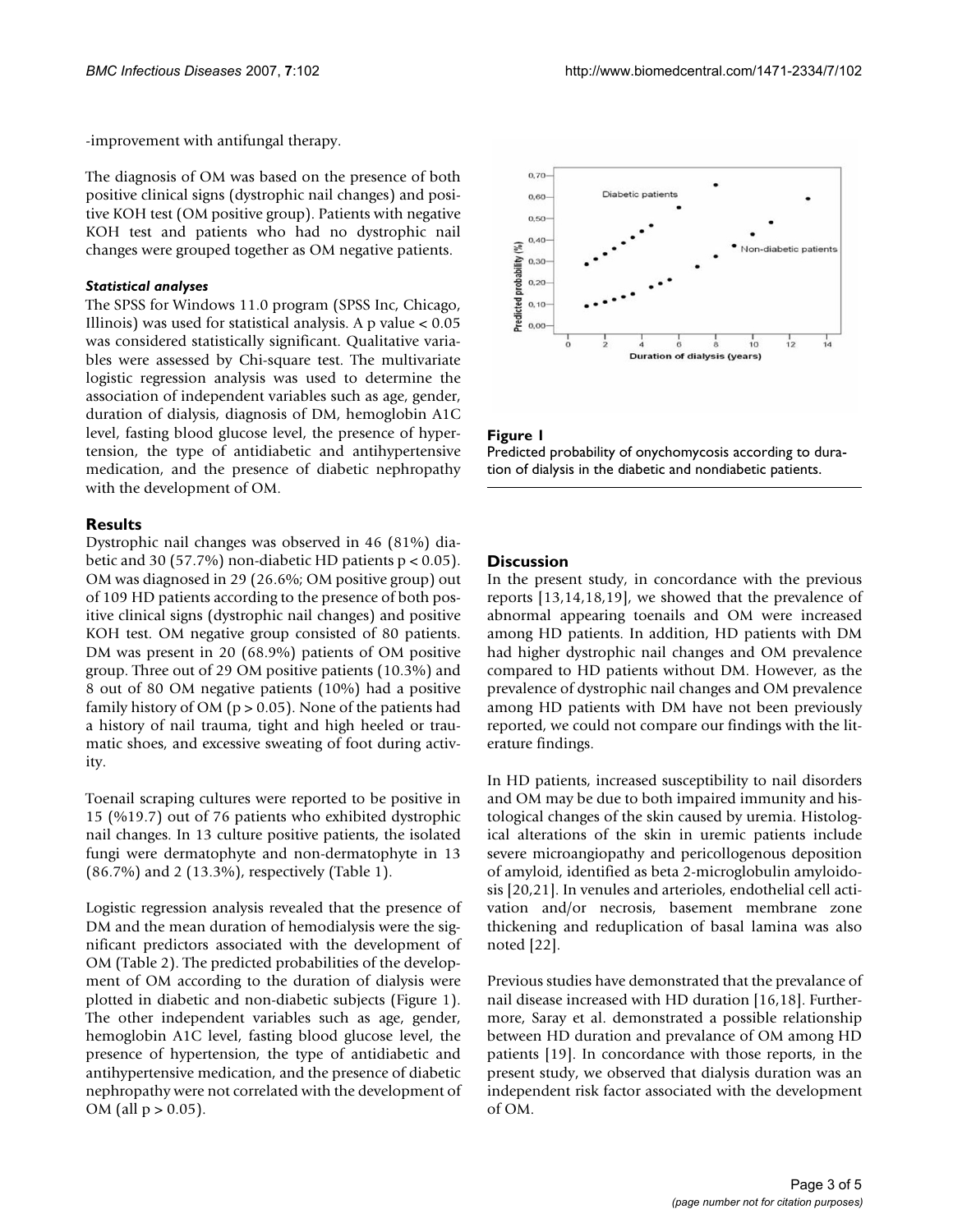| <b>Isolated fungi</b>      | Number of<br>cultures | Type of fungi | <b>Positive cultures</b><br>(%) | KOH (+) patients<br>(%) | <b>Patients with DNC</b><br>(%) |
|----------------------------|-----------------------|---------------|---------------------------------|-------------------------|---------------------------------|
| T. rubrum                  | 10(9.2%)              | D             | 51.7                            | 34.5                    | 13.2                            |
| T. mentagrophytes          | 2(1.8%)               | D             | 13.3                            | 6.9                     | 2.6                             |
| Epidermophyton             | $1(0.9\%)$            | D             | 6.6                             | 3.4                     | $\overline{1.3}$                |
| floccosum                  |                       |               |                                 |                         |                                 |
| Aspergillus niger          | $(0.9\%)$             | <b>ND</b>     | 6.6                             | 3.4                     | 3. ا                            |
| Pichia etchellsii/carsonii | $(0.9\%)$             | ND.           | 6.6                             | 3.4                     | 1.3                             |
| Contamination              | 3(2.8%)               |               | ۰                               | 10.3                    | 3.9                             |
| Negative                   | 58 (53.2%)            |               | ٠                               | ٠                       | 76.3                            |

|  | Table 1: The frequency of isolated fungi toenail scraping cultures |  |  |
|--|--------------------------------------------------------------------|--|--|
|  |                                                                    |  |  |

T, Trichophyton; D, Dermatophyte; ND, Non-dermatophyte; KOH, potassium hydroxide; DNC, Dystrophic nail changes.

In comparison with the general population, patients with DM are predisposed to mycotic infections such as mucormycosis, and Candida infection of the mucous membranes, nails and skin folds [23]. Besides the high blood glucose levels and impaired immunity, diabetes related medical conditions may also provide contribution to the development of OM in diabetic patients [24]. For example, peripheral vascular disease results in impaired wound healing and increased risk of infection, and peripheral neuropathy results in decreased ability to detect the presence and the progression of infection [25].

Although conflicting reports [26,27] are available, patients with DM have been reported to prone to dermatophyte infections [28,29]. In addition, in two recent large scale studies [9,11], the prevalence of OM has been shown to be significantly higher in diabetic patients than normal individuals and increasing age, male gender, family history of onychomycosis, concurrent intake of immunosuppressive agents and peripheral vascular disease have been shown as independent risk factors for the development of OM. In contrast, in the present study, we did not find any correlation of increasing age, male gender, and family history of onychomycosis with the development of OM. This difference may be, in part, due to distinct characteristics of our patients (uremia plus DM). As we excluded patients receiving immunosuppressive agents and we did not investigate the presence of peripheral vascular disease in

**Table 2: Logistic regression analysis determining the significant predictors of the development of onychomycosis**

| Variable                           | <b>Significance</b><br>(p) | <b>Relative risk</b> | 95% CI           |
|------------------------------------|----------------------------|----------------------|------------------|
| <b>Diabetes</b><br>mellitus        | 0.009                      | 4.0232               | $1.417 - 11.424$ |
| Duration of<br>dialysis<br>(years) | 0.008                      | 1.2499               | $1.059 - 1.475$  |

CI, confidence interval.

Logit (OM) = -2.52 + 1.39 (Diabetes) + 0.223 (Duration of dialysis)

our patients, we could not make a comparison regarding to the influence of those parameters on the development of OM.

In the present study, *Trichophyton rubrum* was the most frequently isolated organism from the cultures and it was followed by *T. mentagrophytes*. These findings were in concordance with the previous studies conducted in diabetics without renal disease and normal population [9,10]. Interestingly, in the present study, *Pichia etchellsii/ carsonii*, a non-pathogen yeast fungi, was isolated in one HD patients with DM. Although it may be an incidental colonization (not an infection) of toenail, it should be kept in mind that this non-pathogen yeast may become a potential pathogen in the presence of immunosupression caused by both DM and uremia.

# **Conclusion**

The prevalence of dystrophic nail changes and OM is increased among HD patients. The dialysis duration and the presence of DM are the independent risk factors associated with the development OM in uremia patients. As fungal infections have a potential progressive nature and dangerous serious outcome including erysipelas and in long term even amputation, especially HD patients with diabetes mellitus should be periodically examined for OM. In addition, education of the diabetic hemodialysis patients about the importance of foot and nail care should be an essential components in the management of those patients.

# **Abbreviations**

OM, onychomycosis; HD, hemodialysis; DM, diabetes mellitus; ESRD, end-stage renal disease; HbA1C, glycosylated hemoglobin; KOH, potassium hydroxide.

# **Competing interests**

The author(s) declare that they have no competing interests.